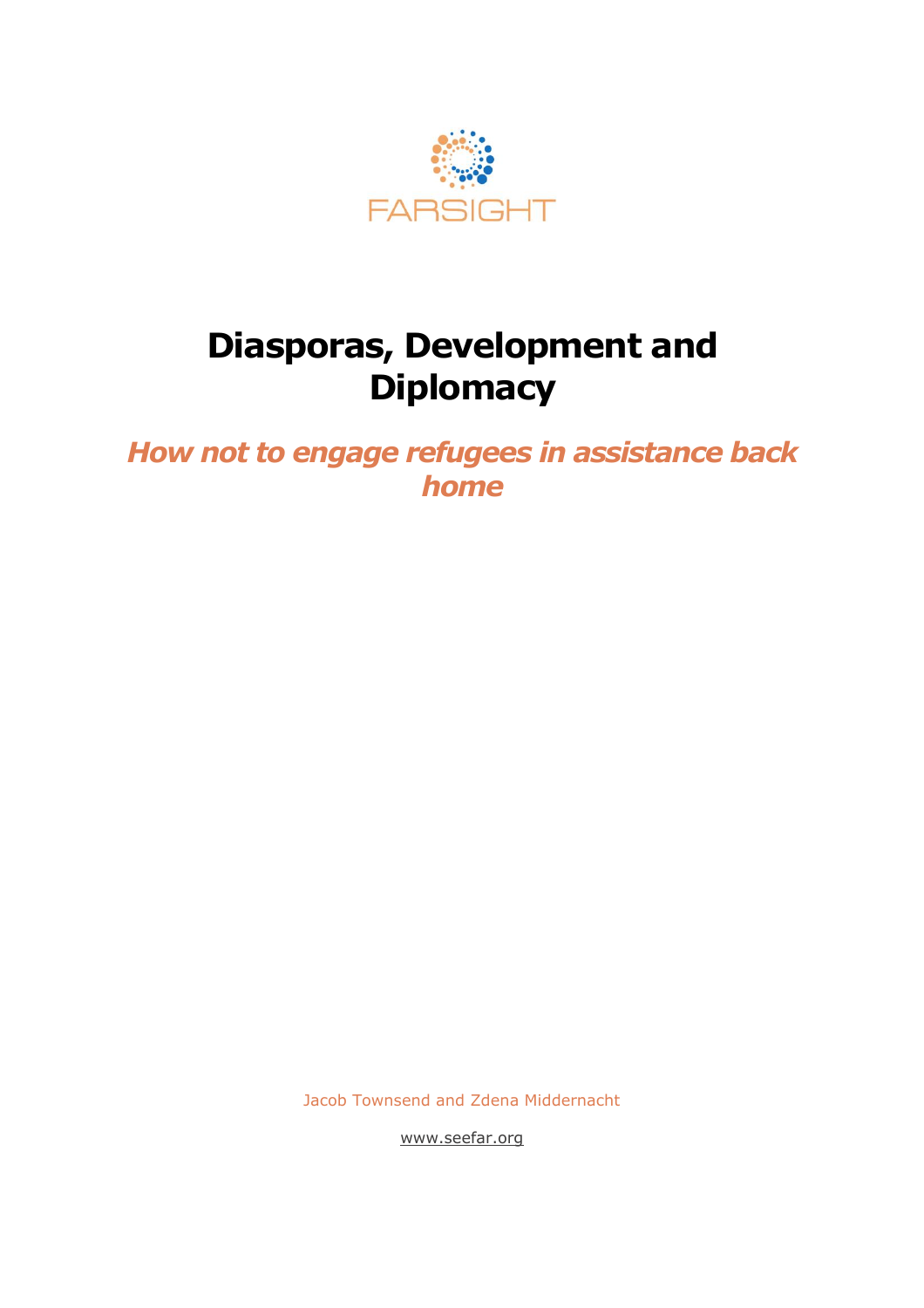

Many aid and peacebuilding programs are seeking to leverage migrants' access to and knowledge of their countries of origin. However, the potential benefits come with big risks. Most obviously, governments of origin may not like some members of the diaspora – and vice versa – in ways that are not easy for a host country to understand upfront. Here, we focus on the role that refugees can play in aid and peacebuilding programs, concluding with a recommendation designed to ensure that diaspora groups interested in politics do not derail the potential for peaceful progress on development.

The wave of focus on interactions between migration and development is not new, building as it does on prior waves of enthusiasm in the 1960s and 1980s. During those previous surges, there was much emphasis on the potential of remittances to overcome poverty and contribute to development and on migrants returning to serve their countries of origin. In recent decades, host countries and countries of origin have become more interested in other kinds of migrant transfers, including knowledge, networks and cultural insight. Migrants are now transnational actors who can contribute to the development of their countries of origin without actually returning to them.

Major emigration countries like Mexico, China and the Philippines have several institutions representing diasporas at various levels of government. A survey of states participating in the Global Forum on Migration and Development (GFMD) identifies more than 400 institutions in 56 countries that are directly engaging diasporas through various programs and policies. 77 of the identified institutions were created specifically to engage diasporas on a formal basis.

For their part, host countries have increasingly embraced the notion of diasporas as development partners or consultants on policy formulation regarding their countries of origin. At the interregional level, the Joint Africa-EU Strategy 2011-2013 explicitly assigned an important role to diasporas through the diaspora outreach initiative. This initiative aimed to establish an Africa–EU Diaspora cooperation framework, with the objective of engaging the diaspora in the development of Africa amongst other objectives. At the EU level, examples of diaspora engagement include the Joint Migration and Development Initiative (JMDI), which provides activity funding and involves EU member states and sixteen target countries.

At a member state level, some countries are engaging diasporas more than others. Some credit the UK with being one of the first to identify the potential for migration in development and is one of the leaders of the current surge of interest in the notion. Recent efforts in diaspora engagement include DFID's 2009 partnership with Comic Relief, in which DFID put forward a budget of 20 million GBP, open to bids from diaspora organisations to participate in development in their countries of origin.

Research on diasporas has shown they are generally fragmented and their subgroups may have a range of different interests. This is hardly surprising, given diasporas are formed from different groups of migrants and different phases of migration, not to mention divergent living conditions and legal situations in the host country. Diaspora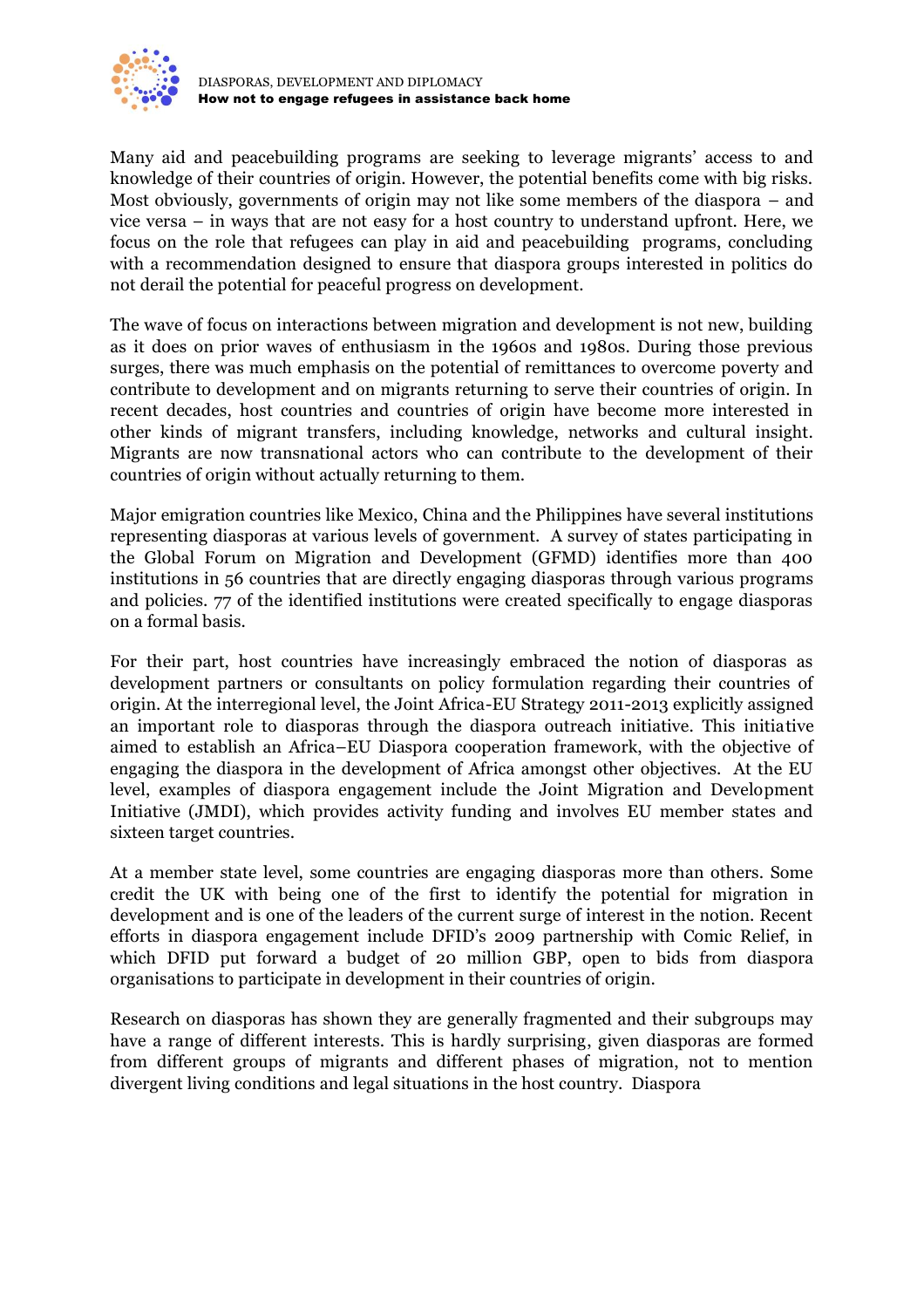

fragmentation causes challenges for donors when engaging diasporas for development. There has been rhetorical recognition that diasporas are not homogenous groups, but in practice this idea is difficult to expunge. The donor response to diversity is in some cases to encourage the creation of umbrella organisations that bring together and represent each faction. However, given diversity within many diasporas, comprehensive and effective 'unification' – a migrant government-abroad – is unlikely.

Refugee diasporas tend to have special strengths and weaknesses in their potential for engagement as development actors. Their potential strengths lie in their understanding of power, politics and the potential for peacebuilding. On a political level, they may provide representation to people without voice in their country of origin – a positive challenge to the government of origin if channelled effectively. On a practical level, refugee groups may have a comparative advantage in advising on marginalisation, reconciliation and demobilisation. They may also wield influence or at least provide a conduit for communication to groups back home who must be part of a comprehensive settlement to questions of war and peace.

The potential weaknesses of refugee diasporas are in their politics. They tend to be more politicised than diasporas formed of economic migrants, mainly due to their original motivations for emigration. Politicised diasporas present challenges to the tone and to the effectiveness of development cooperation. For example, it is awkward for European actors operating in Sri Lanka to be seen to engage with the Tamil diaspora – and Tamil groups with political goals are unlikely to be dedicated to basic development activities or allowed by the Sri Lankan government to operative effectively. Moreover, there can be a tendency for politicised groups to shift away from local development to focus on national government reform. From one perspective, all development activities are political, but some are more political than others. Efficiency and effectiveness will suffer if development programs are crippled from the start by disputes over the legitimacy of diaspora actors.

## *Drawing the Line*

At a March 2014 seminar held by the European Council on Refugees and Exiles, several participants mentioned that politicisation – and fear of it – led to difficulties in engaging with refugee diaspora groups in development programs. If diaspora, development and diplomatic organisations are correct that refugee diasporas tend to be more politicised and that politicisation can unnecessarily complicate basic aid activities, then there is a case for differentiating more carefully and forcefully during the selection of partners in development programs that leverage diasporas. A simple suggestion would be to formulate programs and selection procedures to engage groups in a "diasporas for development" (D4D) pool. If programs incorporate or are occurring alongside more overtly political aims – such as conflict resolution, peacebuilding or demobilisation – then these should be separated administratively in how they recruit diaspora organisations as participants, with a "diasporas for peacebuilding" (D4P) pool. Formalising such a policy may be more efficient than approaching it an ad hoc manner.